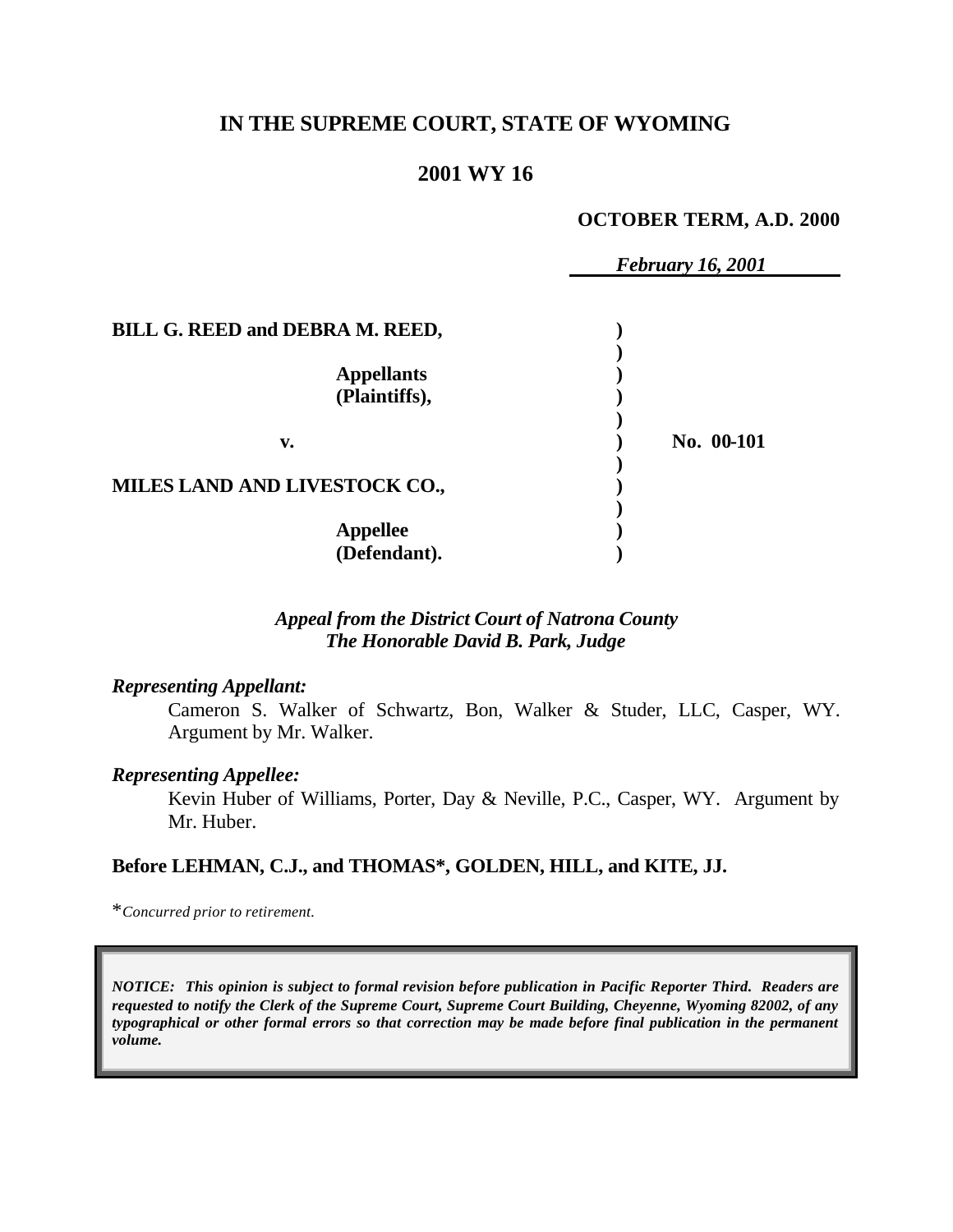### **HILL, Justice.**

l

[¶1] In this appeal we review a partial summary judgment of the district court, wherein the district court found that a real estate sales contract was unambiguous and did not entitle Appellants, Bill and Debra Reed (Reeds), to the gated pipe that formed a part of the irrigation system on the property which was the subject of the real estate transaction. The Reeds contend that the agreement between them and Miles Land and Livestock Co. (MLL) is unambiguous in its terms that the irrigation system for the property included the gated pipe that was necessary to the function of that irrigation system. We agree with the arguments propounded by the Reeds and, hence, we will reverse in part<sup>1</sup> and remand for additional proceedings.

## **ISSUES**

[¶2] The Reeds pose these issues for our consideration:

I. Did the district court err when, as a matter of law, it interpreted the contract to buy and sell real estate between Bill G. Reed and Debra M. Reed, buyers, and Miles Land and Livestock Co., seller, to include gated irrigation pipe only if the pipe was physically on the premises on June 2, 1997, the date of the agreement?

II. Did the district court err when it interpreted the contract, which specifically provided for conveyance of gated pipe, in such a fashion that no gated pipe was required to be conveyed?

[¶3] MLL summarizes the issue to be resolved very succinctly: "Was the district court correct when it ruled that Miles Land and Livestock was only required to convey gated pipe that was on the premises at the time of the contract for sale?"

## **FACTS**

[¶4] On April 8, 1997, MLL entered into an Exclusive Right to Sell Listing Contract (Farm and Ranch), with Pearson Real Estate Company to sell a 900-acre parcel of farmland. Section IX of that contract indicates that MLL had prepared a Property Condition Statement, which described the "condition" of the property. That property Condition Statement provided, inter alia, that the irrigation systems on the property were: "1 center povit [sic], Gated Pipe & Flood."

<sup>&</sup>lt;sup>1</sup> The district court's summary judgment and another associated order dealt with other issues, as well as that discussed in this opinion. The other provisions of those orders are not at issue in this appeal, and are moot because of the result we reach. Thus, the district court's orders are not reversed with respect to those issues.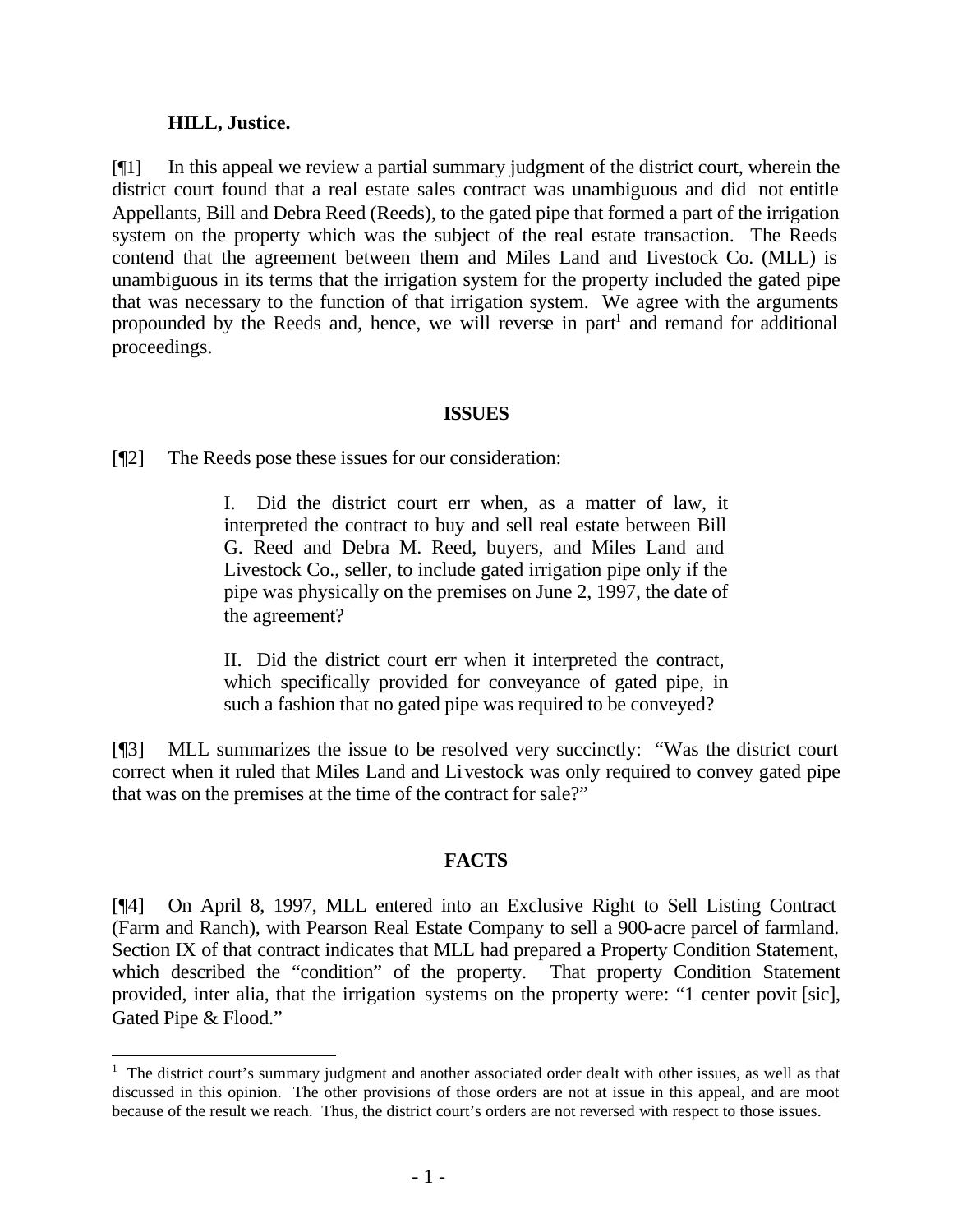[¶5] On April 21, 1997, the Reeds' son and daughter-in-law (the younger Reeds) submitted an offer to buy that 900-acre parcel. After some negotiations, which included a term that MLL was to provide the buyers with a Property Condition Statement, a contract was executed. However, the younger Reeds were unable to obtain financing, and so that deal fell through.

[¶6] On June 2, 1997, the Reeds entered into a Contract to Buy and Sell Real Estate with MLL. The subject of the contract was a parcel of 188 acres of farmland, which was a portion of the farmland the younger Reeds had tried to purchase as set out immediately above. The Reeds' contract contained this provision, which is set out below in pertinent part:

## VII. ITEMS INCLUDED IN PURCHASE PRICE

A. Price shall include all fixtures currently on premises, including but not limited to, .. . gates, auto gates/cattle guards and irrigation/domestic water systems . . . and Gated Pipe.

[¶7] On that same date, the younger Reeds entered into a virtually identical contract to purchase 712 acres of farmland, which was the remainder of the 900 acres they had originally tried to purchase. These agreements were finalized, and the Reeds, as well as the younger Reeds, took possession of the properties.

[¶8] This controversy arose because when the Reeds took possession of their portion of the property, there was no gated pipe for the irrigation system. Litigation was commenced and, for purposes of this appeal, it suffices to say that the district court determined that the contract was unambiguous and the Reeds were, by the terms of the contract, only entitled to gated pipe if there was gated pipe on the premises on June 2, 1997, the date on the contract the Reeds signed. The trial court granted summary judgment in favor of MLL with respect to most of the Reeds' parcel. It then heard testimony as to a 19-acre portion of the Reeds' 188 acres and determined that there was no gated pipe on that portion of the property as of June 2, 1997, and the Reeds should take nothing by their complaint.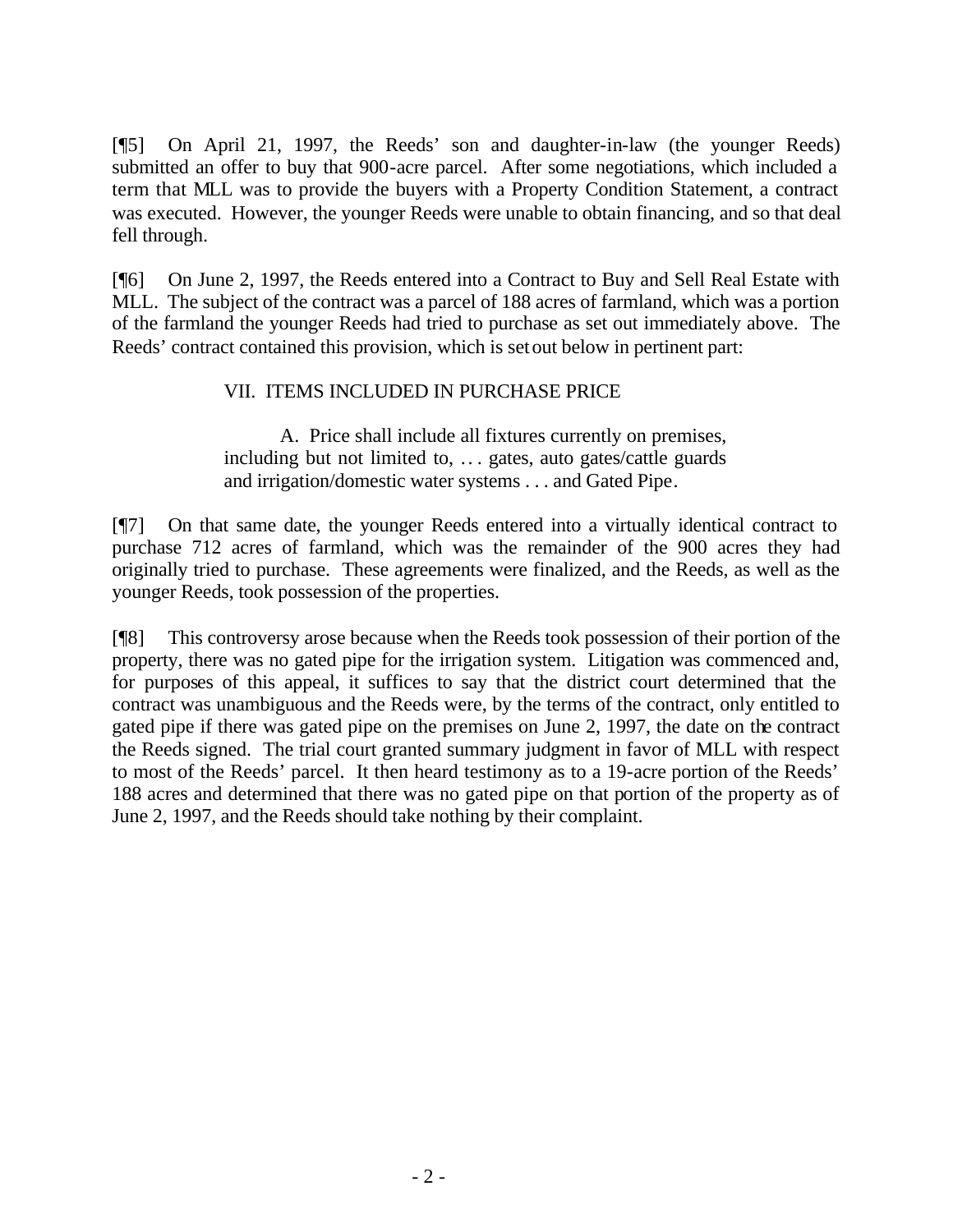### **STANDARD OF REVIEW**

[¶9] When we review a summary judgment, we have before us the same materials as did the district court, and we follow the same standards which applied to the proceedings below. The propriety of granting a motion for summary judgment depends upon the correctness of the district court's dual findings that there is no genuine issue as to any material fact and that the prevailing party is entitled to judgment as a matter of law. *Mercado v. Trujillo*, 980 P.2d 824, 825-26 (Wyo. 1999).

### **DISCUSSION**

[¶10] Our primary focus in construing or interpreting a contract is to determine the parties' intent, and our initial inquiry centers on whether the language of the contract is clear and unambiguous. If the language of the contract is clear and unambiguous, then we secure the parties' intent from the words of the agreement as they are expressed within the four corners of the contract. *Wolter v. Equitable Resources Energy Company*, 979 P.2d 948, 951 (Wyo. 1999). Common sense and good faith are leading precepts of contract construction. *Polo Ranch Company v. City of Cheyenne*, 969 P.2d 132, 136 (Wyo. 1998). The interpretation and construction of contracts is a matter of law for the courts. *Mathis v. Wendling*, 962 P.2d 160, 163-64 (Wyo. 1998).

[¶11] When we apply these principles to the contract dispute at hand, we conclude that the language of the contract is unambiguous in stating that the Reeds were to be conveyed the "irrigation system" on the premises, including the "gated pipe" that was a part of that system. We reject the trial court's construction of this contract provision because it defies the purpose and intent of the contract, and it adds words to the critical paragraph of the contract which have the effect of nullifying its common sense meaning, *i.e.,* "Price shall include all fixtures [if] currently on premises [as of the date of this contract is signed], including but not limited to, . . . gates, auto gates/cattle guards and irrigation/domestic water systems .. . and Gated Pipe." Common sense, as well as the usual understanding of the words used, counsels us to conclude that the critical paragraph unambiguously states: "Price shall include all fixtures [which] currently [are] on premises, including but not limited to, . . . gates, auto gates/cattle guards and irrigation/domestic water systems .. . and Gated Pipe." The district court's construction of the contract would require a vigilant buyer to require that closing be conducted on the situs of the real estate, and only after a painstaking itemization of all items which either are fixtures by nature, or which are made so by the contract.

[¶12] The Reeds also contend that the district court erred in determining that it would not consider the property condition statement in construing the contract. It is our conclusion that the real estate sales contract is clear on its face, and the property condition statement neither augments nor detracts from it. Therefore, it is unnecessary for us to decide whether the trial court erred in ignoring the property condition statement on the basis that it was not actually attached to the Reeds' contract, although it was referred to in the contract, and the language of that contract stated that the property condition statement was incorporated by reference.